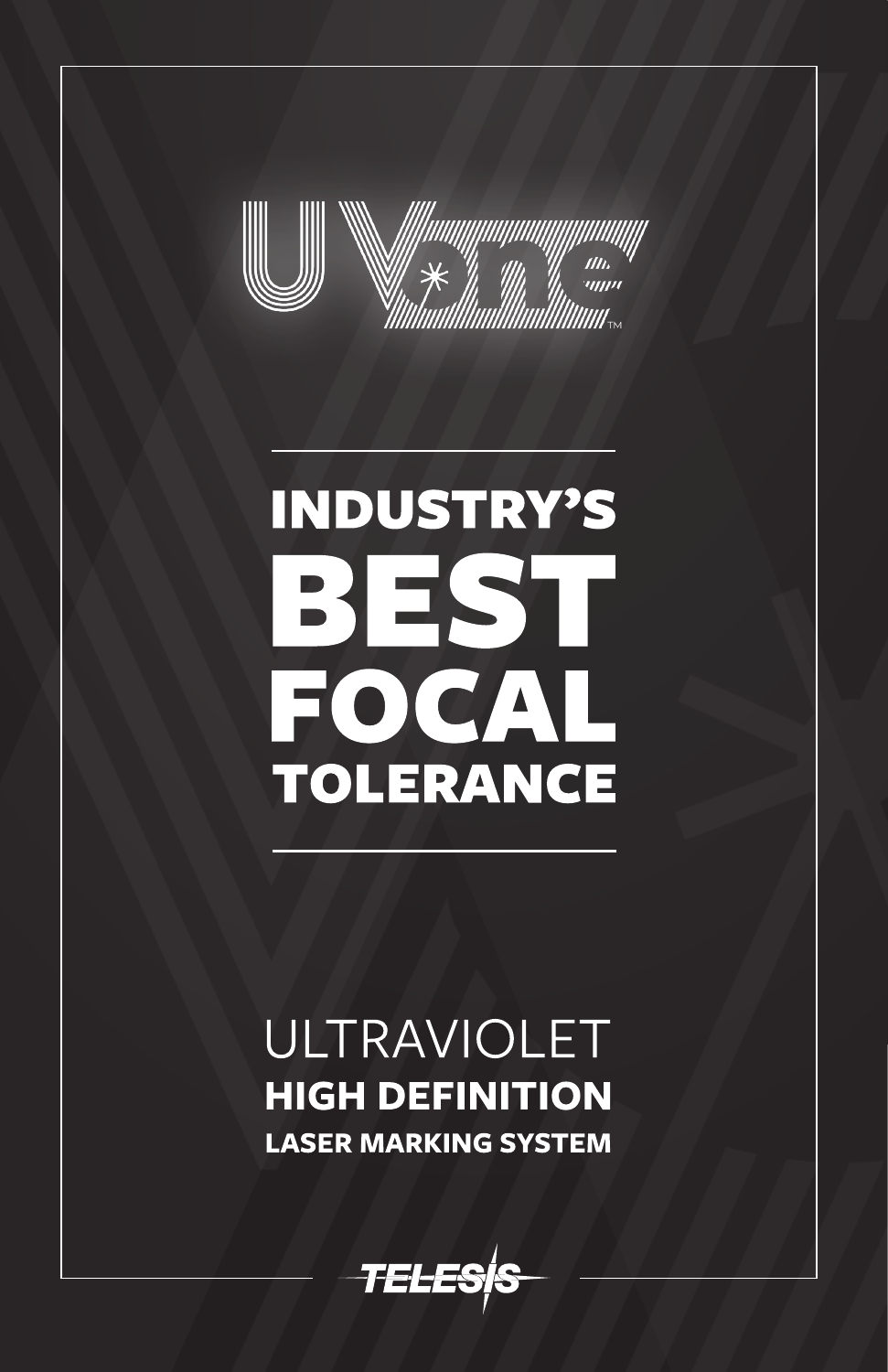## *Create permanent high-contrast marks on*

*challenging materials while improving production efficiency and lowering operational costs.*